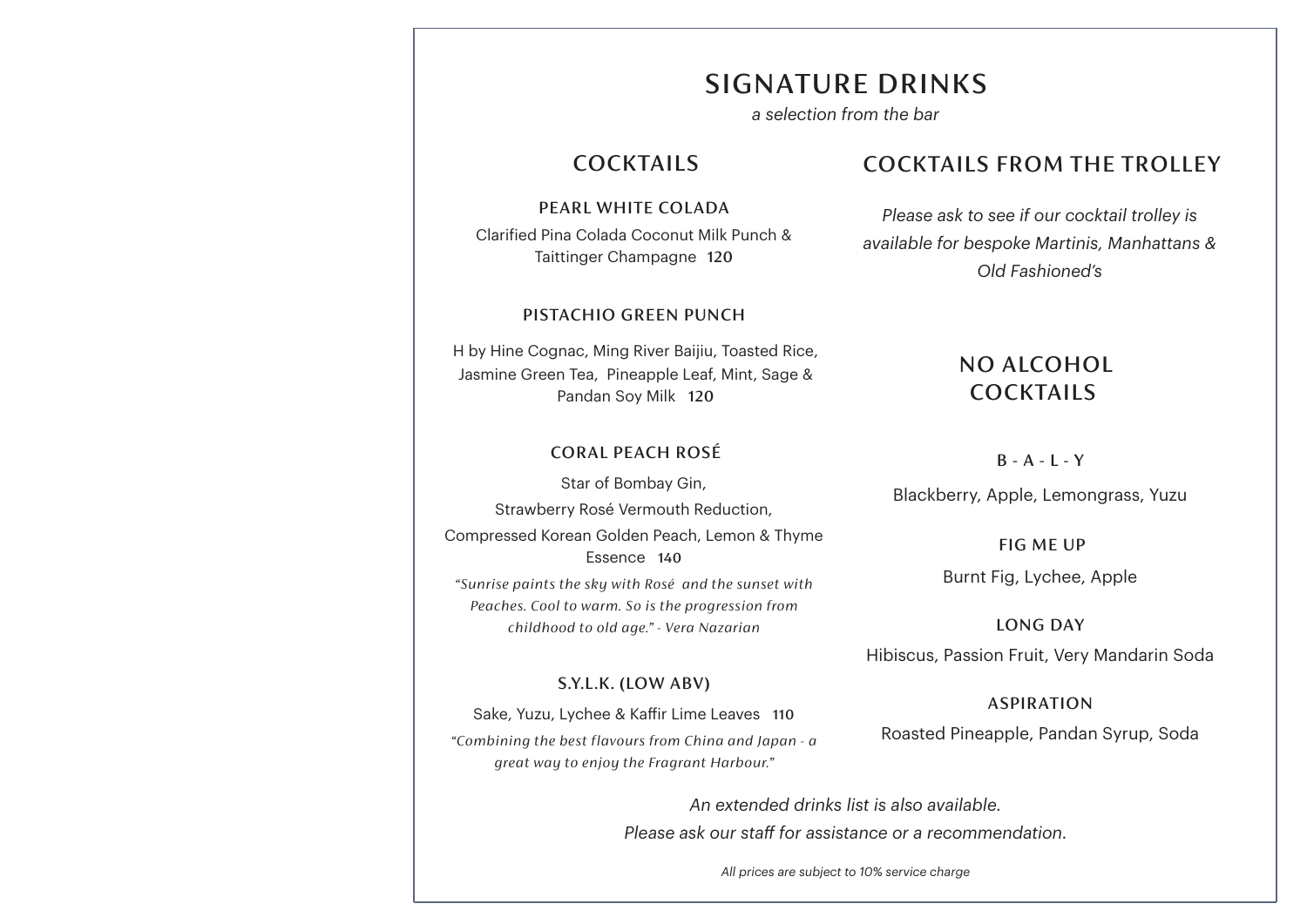# CHEF'S TASTING MENU AT LUNCH

5 courses tasting menu HKD 550 per person | Add wine pairing +HKD 470 per person (total 500ml)

FIRST COURSE

Heirloom Carrots | *salt baked, sunflower seeds, creme fraiche, coriander & pickled carrot* 鹽烤復古胡蘿蔔 | 葵花籽、法式酸忌廉、香菜、醃蘿蔔 Taittinger Brut Reserve, NV, Reims

SECOND COURSE Hue Cured Beef Jerky | *tomato tartar, chilled tomato soup, basil & caviar* HUE牛肉乾 | 番茄他他、番茄冷湯、羅勒和魚子醬 Brancaia Il Bianco, 2019, Sauvignon Blanc/ Viognier, Tuscany, ITA

THIRD COURSE

Avocado & Olives | *Hasselback potato, toasted quinoa, avocado, tapenade & lamb's lettuce* 牛油果和橄欖 | 手風琴馬鈴薯、烤藜麥、牛油果、酸豆橄欖醬、野苣 Finca Montepedroso, 2019, Verdejo, Rueda, ESP

### FOURTH COURSE

Scallop & Squid | *Hokkaido scallop, butter poached squid, green peas & black ink ricotta agnolotti*  帶子和魷魚 | 北海道帶子、牛油浸魷魚、青豆、墨魚汁意式雲吞

or

Angus Ribeye | *morel mushrooms, smoked celeriac & confit onion*  安格斯肉眼 | 羊肚菌、煙燻芹菜、油封洋蔥 Clos Des Fous Latuffa, 2017, Pinot Noir, Maule, CHL

#### DESSERT OR CHEESE

Choose any Dessert

or

Selection of Two Cheese 自選甜品 或 自選 兩 款芝士 或 精緻小甜點 Mr Riggs Sticky End, 2016, Viognier Mclaren, Vale, AUS

### Your choice of any coffee or tea

All parties on table must commit to tasting menu. This menu is per person and not suitable for sharing.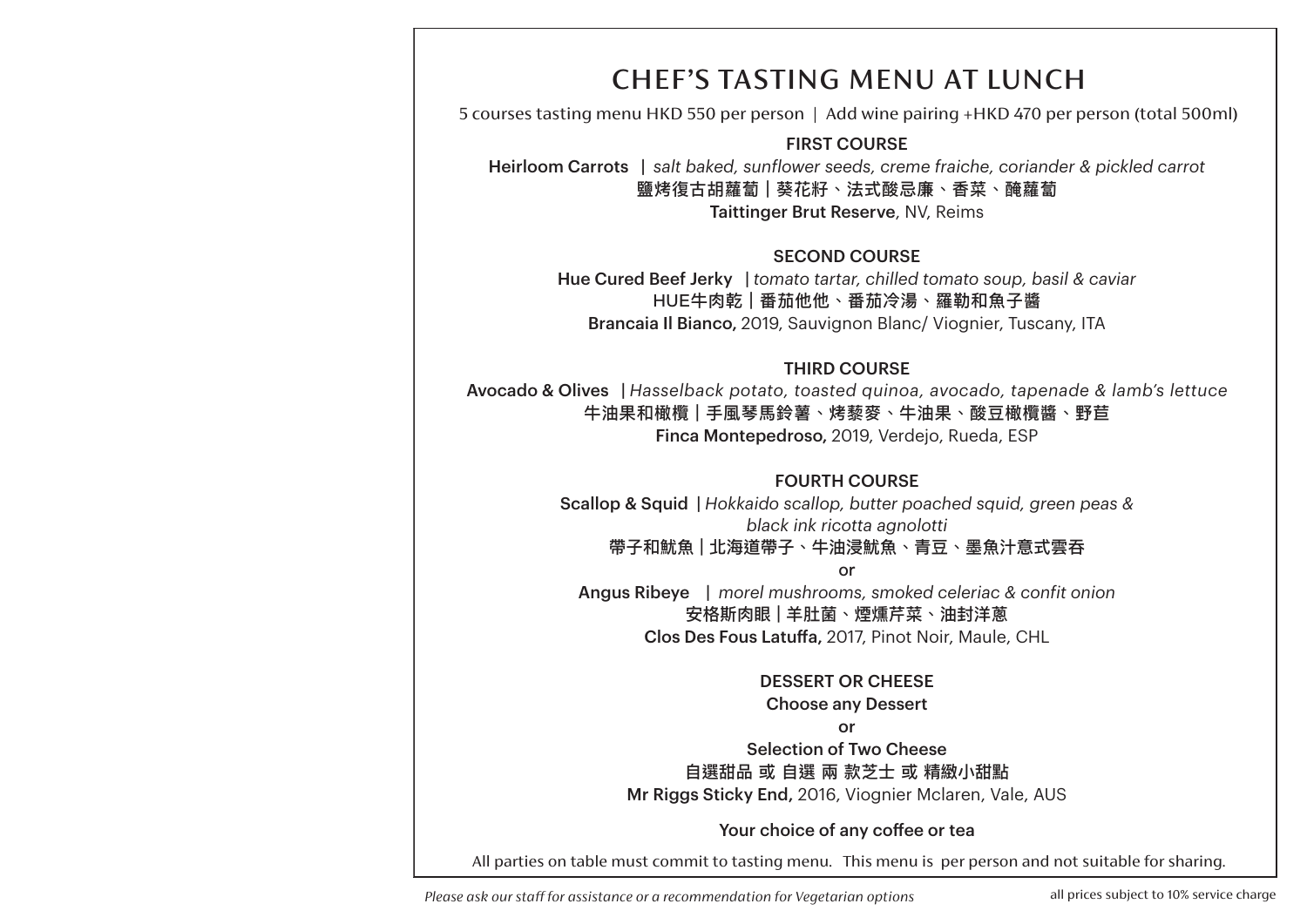# WEEKDAY LUNCH

MONDAY–FRIDAY | 2-COURSES \$380 (STARTER & MAIN / MAIN & DESSERT) 3-COURSES \$450 (STARTER, MAIN & DESSERT)

# STARTER 前菜

Heirloom Carrots (V) *salt baked, sunflower seeds, creme fraiche, coriander & pickled carrot* 鹽烤復古胡蘿蔔 | 葵花籽、法式酸忌廉、香菜、醃蘿蔔

> Beet Cured Salmon *halloumi, citrus & toasted grains* 甜菜根醃漬三文魚 | 哈囉米芝士、柑橘烤穀物

Hue Cured Beef Jerky *tomato tartar, chilled tomato soup, basil & caviar (supplement +30)* HUE牛肉乾 | 番茄他他、番茄冷湯、羅勒和魚子醬 *(*加配 *+30)*

> Smoked Chicken Terrine *fermented corn, wine gel & toasted cornbread*  煙燻雞肉涷派 | 發酵粟米、葡萄酒啫喱、烤粟米麵包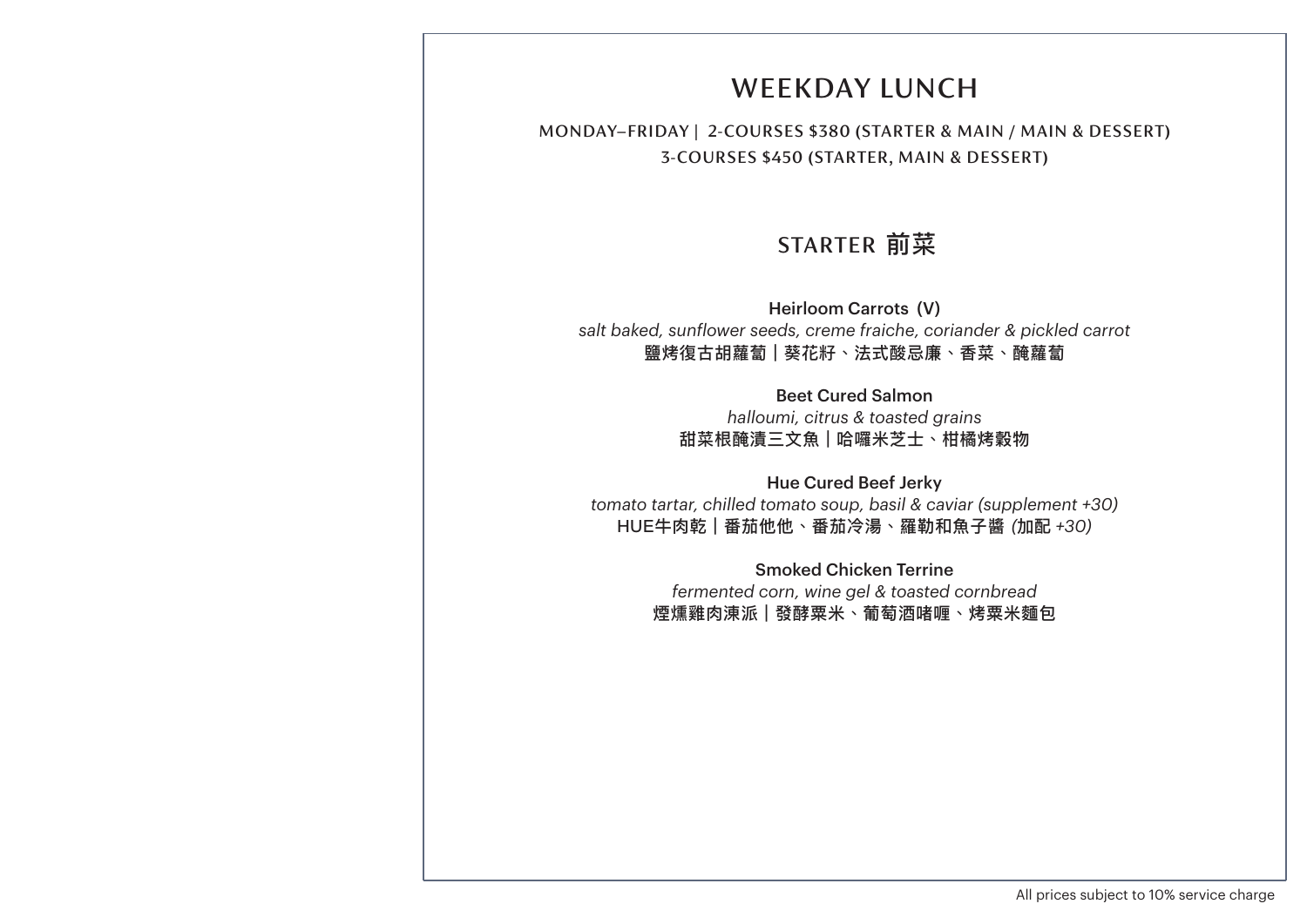# WEEKDAY LUNCH

### MONDAY – FRIDAY | 2-COURSES \$380 (STARTER & MAIN / MAIN & DESSERT) 3-COURSES \$450 (STARTER, MAIN & DESSERT)

### MAIN 主菜

Roast Lamb Rump *potato hash, eggplant caviar & garlic cream* 烤羊髀 | 薯餅、炸茄子醬、香蒜忌廉

Scallop & Squid *Hokkaido scallop, butter poached squid, green peas & black ink ricotta agnolotti*  帶子和魷魚 | 北海道帶子、牛油浸魷魚、青豆、墨魚汁意式雲吞

Angus Ribeye *(supplement +50) morel mushrooms, smoked celeriac & confit onion*  安格斯肉眼 | 羊肚菌、煙燻芹菜、油封洋蔥 *(*加配 *+50)*

Avocado & Olives (V) *Hasselback potato, toasted quinoa, avocado, tapenade & lamb's lettuce* 牛油果和橄欖 | 手風琴馬鈴薯、烤藜麥、牛油果、酸豆橄欖醬、野苣

SIDES 配菜 *(+80 EACH)* Triple Cooked Chips | 三炸薯條 Witlof Salad | *lettuce, blue cheese & walnut* 菊苣沙律,生菜, 藍芝士, 核桃 Broccolini & Brussel Sprouts *| lemon & karasumi* 西蘭花苗,球芽甘藍,檸檬,烏魚子